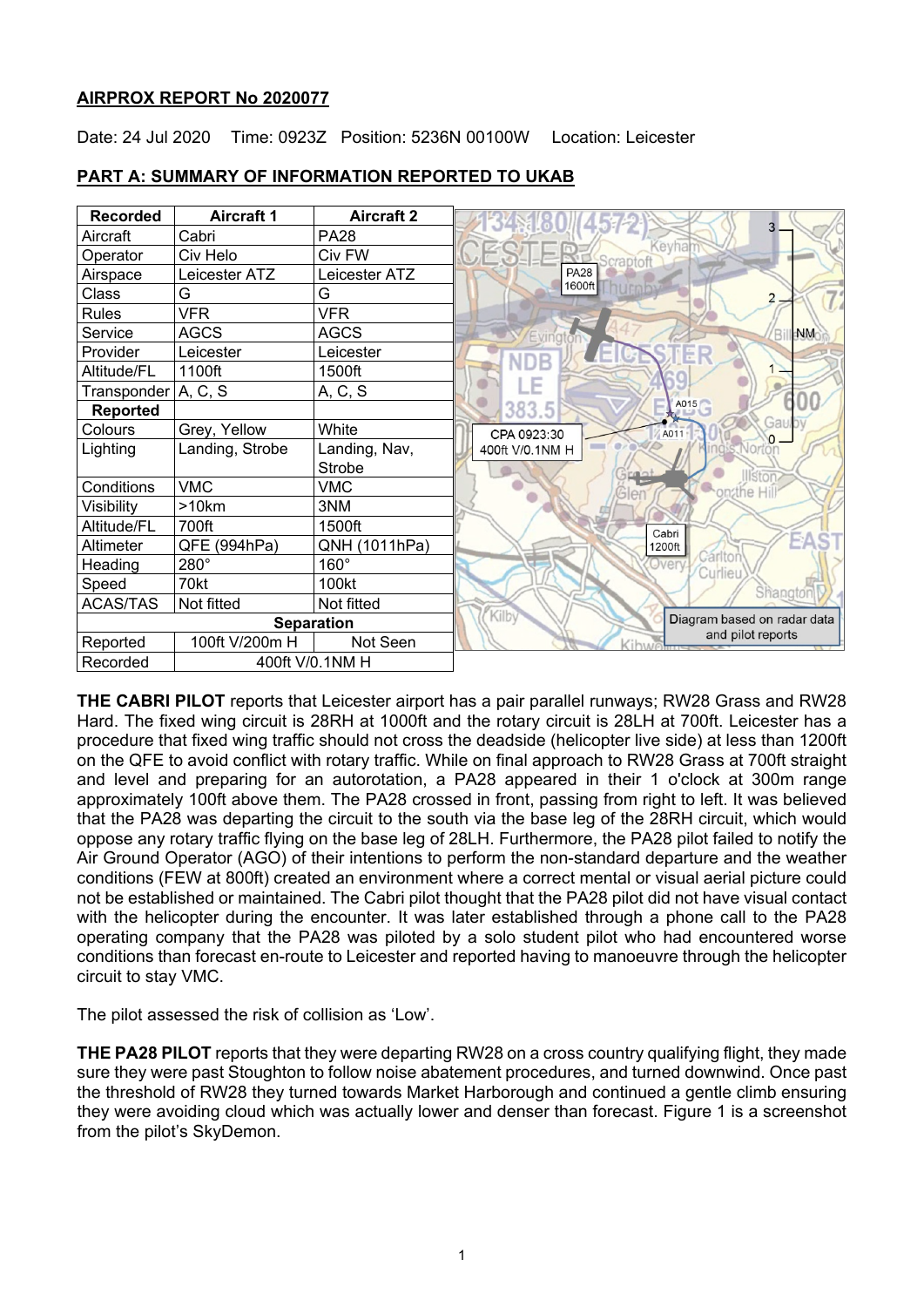

The pilot did not assess the risk of collision.

**THE LEICESTER AGO** reports that they recalled the helicopter taking off and gave the wind speed and direction. They were not aware of the incident until they received a phone call from the pilot of the Cabri reporting that the PA28 had flown dangerously close to the helicopter.

# **Factual Background**

The weather at East Midlands was recorded as follows:

METAR EGNX 240920Z 19004KT 170V230 9000 VCSH SCT010 BKN025 16/14 Q1012=

### **Analysis and Investigation**

### **UKAB Secretariat**

Both pilots were in receipt of an AGCS from Leicester, who did not have the benefit of a radar. However, the incident could be seen on the NATS radars and screenshots taken from the radar are provided below. At 0922:01 (Figure 2) the PA28 pilot could be seen getting airborne from Leicester, as the Cabri was downwind for RW28LH. By Figure 3, the PA28 pilot had departed from the downwind position for RW28RH, indicating 1500ft, the Cabri was on base-leg for RW28LH at 1200ft (Leicester airfield elevation is 469ft).

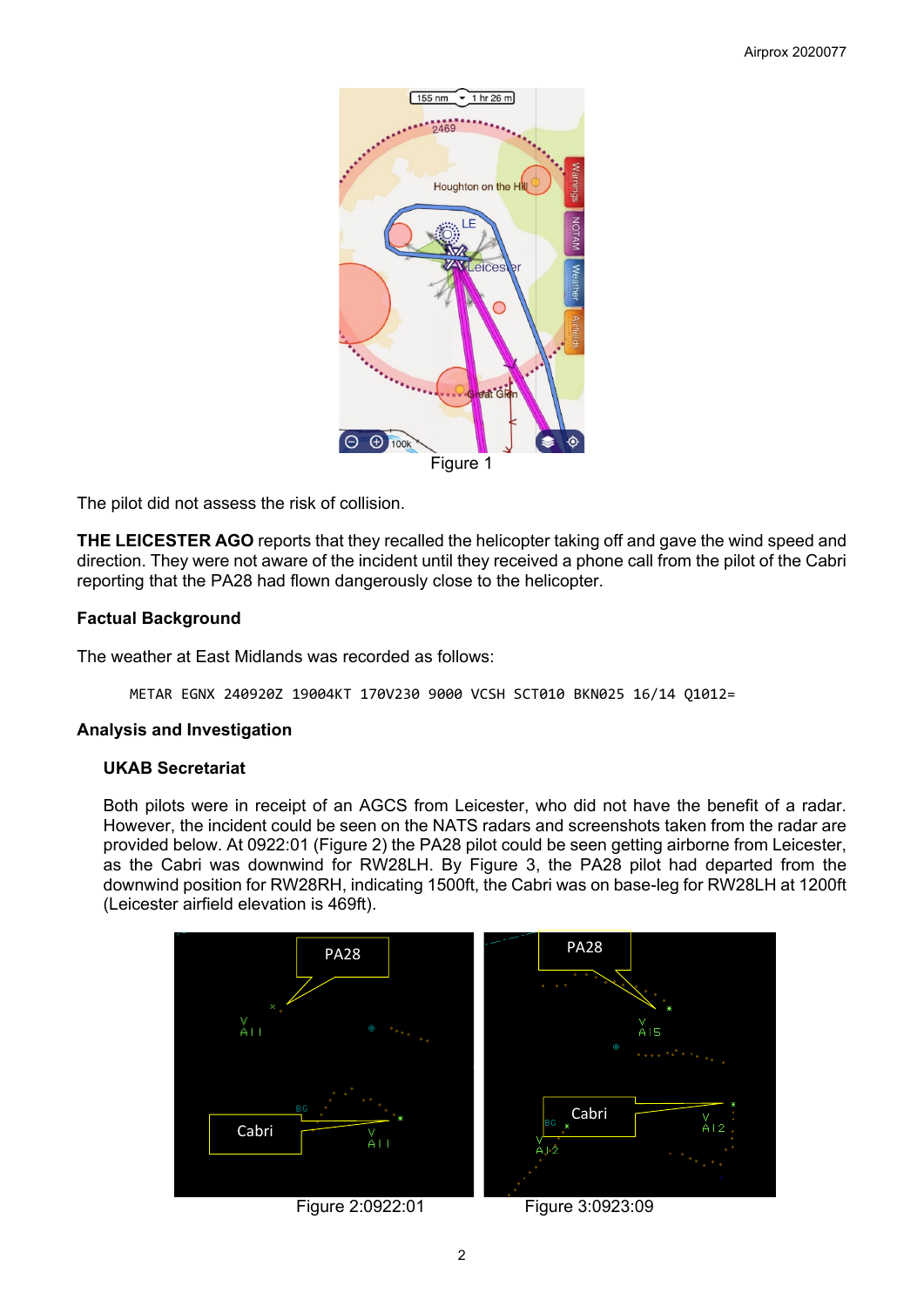At Figure 4, the Cabri and the PA28 were 0.4NM apart with 400ft separation, closing to 0.2NM at Figure 5. CPA took place between radar sweeps, by Figure 6 the Cabri pilot had turned behind the PA28 and the two aircraft were 0.1NM apart with 400ft vertical separation.



Figure 6: 0923:34

The Cabri and PA28 pilots shared an equal responsibility for collision avoidance and not to operate in such proximity to other aircraft as to create a collision hazard.<sup>[1](#page-2-0)</sup> An aircraft operated on or in the vicinity of an aerodrome shall conform with or avoid the pattern of traffic formed by other aircraft in operation.[2](#page-2-1)

### **Summary**

An Airprox was reported when a Cabri and a PA28 flew into proximity in the Leicester visual circuit at 0923Z on Friday 24<sup>th</sup> July 2020. Both pilots were operating under VFR in VMC, and both were in receipt of an AGCS from Leicester.

### **PART B: SUMMARY OF THE BOARD'S DISCUSSIONS**

Information available consisted of reports from both pilots, radar photographs/video recordings and a report from the AGO involved. Relevant contributory factors mentioned during the Board's discussions are highlighted within the text in bold, with the numbers referring to the Contributory Factors table displayed in Part C.

<span id="page-2-0"></span><sup>1</sup> SERA.3205 Proximity.

<span id="page-2-1"></span><sup>2</sup> SERA.3225 Operation on and in the Vicinity of an Aerodrome.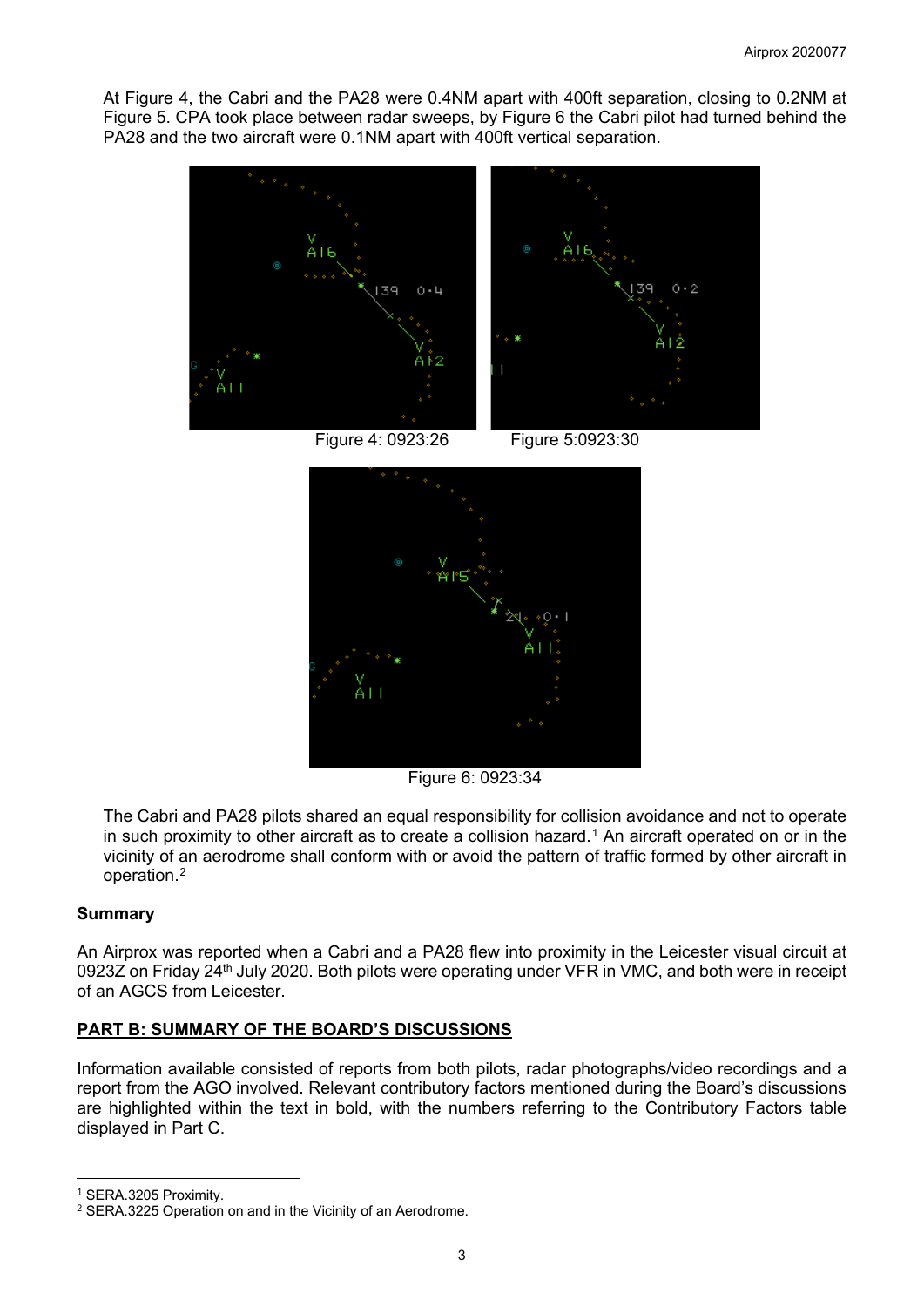Due to the exceptional circumstances presented by the coronavirus pandemic, this incident was assessed as part of a 'virtual' UK Airprox Board meeting where members provided a combination of written contributions and dial-in/VTC comments.

The Board first discussed the actions of the Cabri pilot. They were operating in the helicopter circuit, were on base-leg and were conducting an autorotation. Helicopter members noted that conducting an autorotation required a high cockpit workload especially when instructing a student and they noted that this would probably have meant that the pilot was concentrating more on their own task than that of others in the circuit (**CF2**). It was not known whether the PA28 pilot had announced their intention to depart from downwind over the RT, but certainly the Cabri pilot had no prior situational awareness that it was going to do so, until they became visual (**CF1**). Members thought that the Cabri pilot was probably startled by, what was perceived to be, the sudden appearance of the PA28, causing them to assess the separation as closer than it actually was (**CF4**).

Turning to the PA28 pilot, members noted that students are usually taught to inform the AGO about a downwind departure on initial taxy and there was nothing to suggest that had not happened on this occasion, given that the AGO could not remember anything unusual at the time. Members noted that it was good practice to either climb above circuit altitude before turning across the base leg, or better still extend further downwind before turning. However, the PA28 pilot had reported that the cloud was lower than expected, which may have accounted for his altitude and routing. Furthermore, this would have provided an additional cockpit workload, so the pilot was unaware of the Cabri prior to the turn (**CF1**) and did not see it as the two aircraft crossed (**CF3**). Members noted that according to Leicester's airfield procedures, as detailed on their website and in Pooleys, the only restriction on departure was for noise abatement; there were no standard procedures for departure and nothing to preclude the PA28 pilot departing from downwind.

Finally, when determining the risk, members noted that even though neither pilot had taken avoiding action, with 400ft vertical separation there had been no risk of collision. However, they agreed that because neither pilot had any situational awareness about the other prior to the Airprox, safety had been degraded; Risk Category C.

# **PART C: ASSESSMENT OF CONTRIBUTORY FACTORS AND RISK**

|           | 2020077                                                        |                                               |                                                                     |  |  |  |  |  |  |
|-----------|----------------------------------------------------------------|-----------------------------------------------|---------------------------------------------------------------------|--|--|--|--|--|--|
| <b>CF</b> | <b>Factor</b>                                                  | <b>Description</b>                            | <b>Amplification</b>                                                |  |  |  |  |  |  |
|           | <b>Flight Elements</b>                                         |                                               |                                                                     |  |  |  |  |  |  |
|           | • Situational Awareness of the Conflicting Aircraft and Action |                                               |                                                                     |  |  |  |  |  |  |
|           | Contextual                                                     | • Situational Awareness and Sensory<br>Events | Pilot had no, late or only generic, Situational Awareness           |  |  |  |  |  |  |
|           | Human<br>Factors                                               | • Distraction - Job Related                   | Pilot engaged in other tasks                                        |  |  |  |  |  |  |
|           | • See and Avoid                                                |                                               |                                                                     |  |  |  |  |  |  |
| 3         | Human<br>Factors                                               | • Monitoring of Other Aircraft                | Non-sighting or effectively a non-sighting by one or both<br>pilots |  |  |  |  |  |  |
| 4         | Human<br>Factors                                               | • Perception of Visual Information            | Pilot was concerned by the proximity of the other aircraft          |  |  |  |  |  |  |

# Contributory Factors:

Degree of Risk: C.